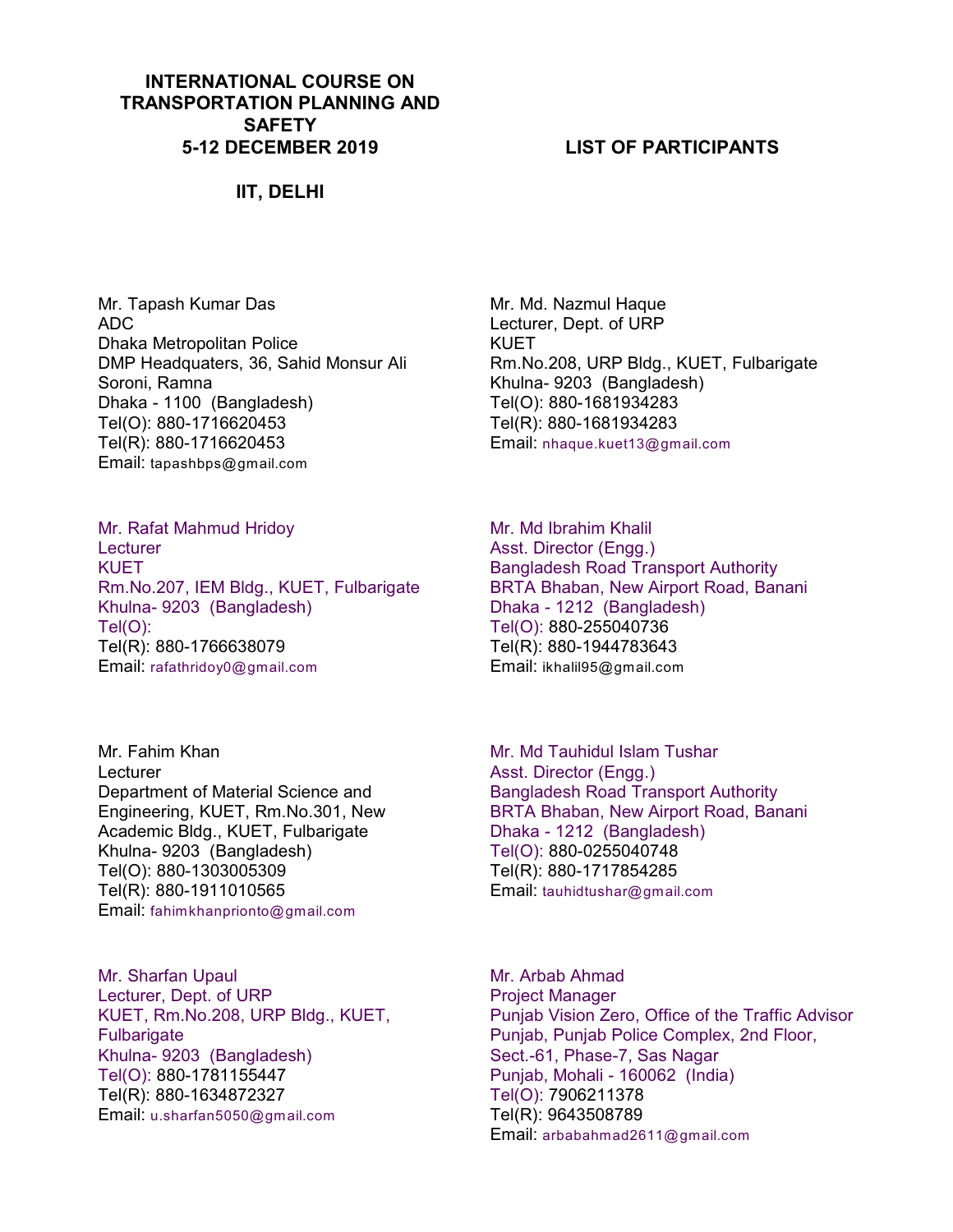Mr. Shawon Aziz Manager Intercontinental Consultants and Ttechnocrats (ICT) Pvt Ltd A-8, Green Park New Delhi 110016 (India) Tel(O): 40863000 Tel(R): 7860048180 Email: shawon.aziz@ictonline.com

Mr. Kani Boko Set. Officer-Road Safety Road Safety Lead Agency Civil Sectt., Blk.-3, 4th Flr., Room No. 8 Itanagar- 791111, Government of Arunachal Pradesh (India) Tel(O): 9436254633 Tel(R): 7005359647 Email: kaniboko41@gmail.com

Ms. Swinderjeet Brar Road Safety Engineer Office of the Traffic Advisor Punjab Punjab Police Complex, 2nd Floor, Sect.-61, Phase-7, Sas Nagar Punjab, Mohali - 160062 (India) Tel(O): 172-4066323 Tel(R): 9478002961 Email: swinderbrar@gmail.com

Mr. Vivek Chitodkar Manager ARAI SR.No. 102, Vetal Hill, off Paud Road, Kothrud Pune- 411038 (India) Tel(O): 020-30231356 Tel(R): 8308861676/9422013983 Email: chitodkar.psl@araiindia.com

Ms. Pragya Gupta Project Associate TRIPP, IIT Delhi IIT Delhi, Haus Khas New Delhi 110016 (India) Tel(R): 8077606614 Email: pragyashreegupta@gmail.com Mr. Farooq Basit Research Associate TRIPP, IIT Delhi F-63, Shaheen Bagh, Jasola Vihar Delhi-110025 (India) Tel(O): 7006158766 Email: basitmasoodi77@gmail.com

Mr. Bhushan G Borase Asst. Director SVP National Police Academy **Shivampally** Hyderabad -500052 (India) Tel(O): 040-24234486 Tel(R): 040-24235586 Email: bhushangb@svpnpa.gov.in

Mr. Pawan Singh Chauhan Security Manager Adani Realty CBD Shantigram, SG Highway, Vill. Khodiyar, PO Adalaj Ahmedabad- 382421 (India) Tel(O): Tel(R): 8980016431 Email: pawan.chauhan@adani.com

Mr. Pankaj Gupta DGM- Highway RITES Ltd RITES Bhawan, No.1, Sector 29 Gurgaon- 122001 (India) Tel(O): Tel(R): 9910193139 Email: pankaj.garg81@rites.com

Ms. Sonam Gupta Research Associate HUDCO, New Delhi 7/51, GF, Sector-5, Rajendra Nagar, Sahibabad Ghaziabad - 24005 (India) Tel(O): 9654506567 Email: arsonam1992@gmail.com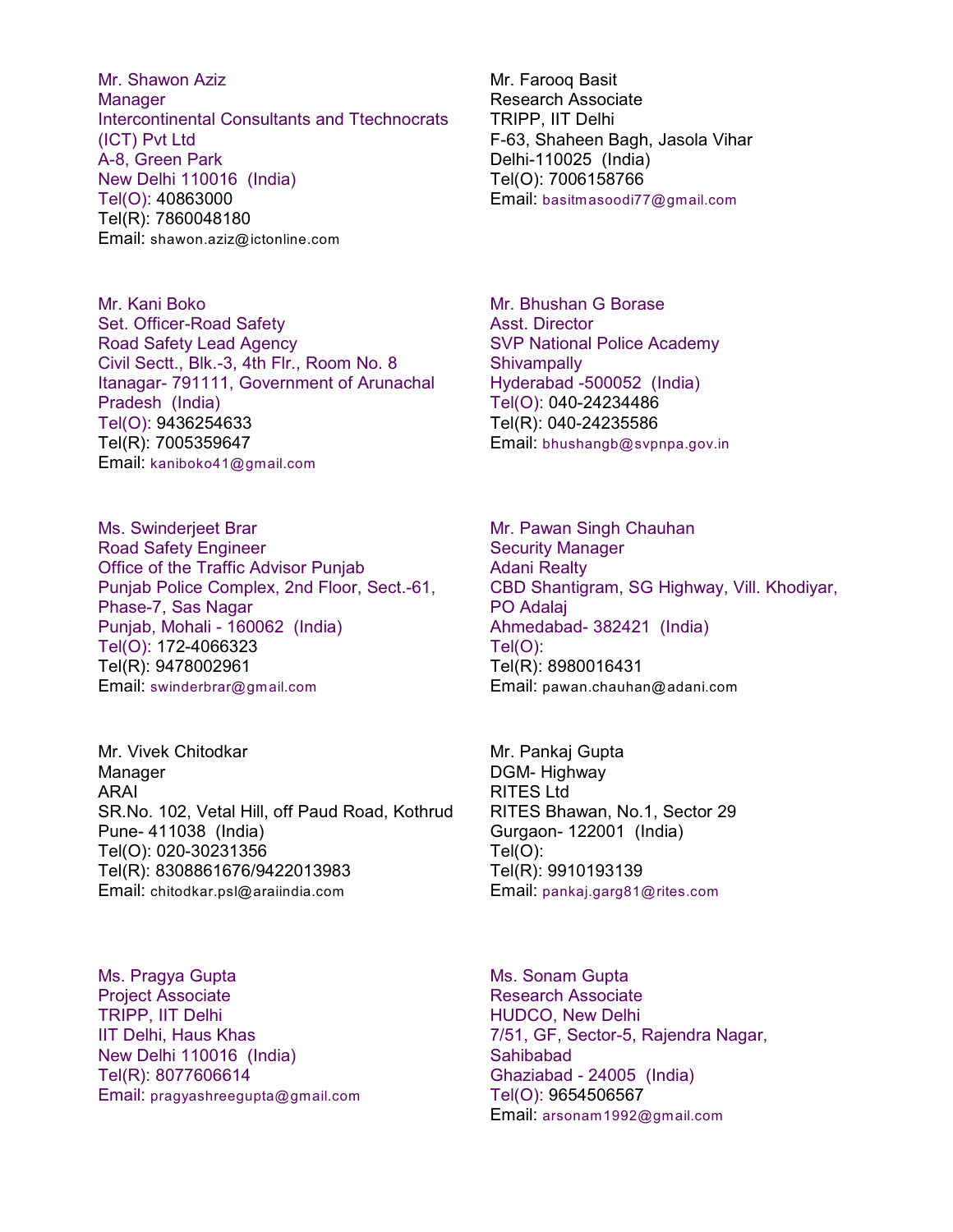Mr. Shababul Haque Abdali **Specialist** Flipkart Internet Pvt Ltd 7/1C, Maijan Ostgar lane, Park Circus, **Ballygunge** Kolkatta - 700017 (India) Tel(R): 9831301417 Email: shababhit@gmail.com

Mr. Rambabu Jupalli Project Associate TRIPP, IIT Delhi LEF Youth Centre, Gole Market New Delhi 110001 (India) Tel(R): 7838483744 Email: rambabu.planner@gmail.com

Maj. Neeraj Kaushik Project Security Head Adani Enterpsrises Ltd AEL, 7th Floor, Babylon Capital, GE Road, Telibandha Raipur- 492001. Chhattisgarh (India) Tel(O): 7024264710 Email: neeraj.kaushik@adani.com

Mr. Vipul Mittal Trainee Crash Investigator House No. 170, M.C. Colony Fazilka - 152123, Punjab (India) Tel(O): 9417722229 Email: vipulmittal74@gmail.com

Ms. Naveenaa Munuswamy Res.Asso. Urban Design The Instt. for Transportation & Dev. New.08, Padmavathi Ave., Perungudi Chennai - 600096 (India) Tel(O): 44-45562426 Tel(R): 44-42382030 Email: naveenaamunuswamy@gmail.com Mr. Tarun Jangu Security Manager Adani Hazira Port Pvt Ltd Vill. Hazira, Taluka Choryashi Dist. Surat- 394270 (India) Tel(O): 8980016219 Tel(R): 8511554571 Email: tarun.jangu@adani.com

Mr. R.K. Kasana Joint General Manager Delhi Metro Rail Corporation Metro Bhawan,Barakhambhe Road, fire brigade lane New Delhi - 110001 (India) Tel(O): 8448498299 Tel(R): 40513588 Email: ticell2014@gmail.com

Mr. Harishchandra Mandlik Engineer ARAI SR.No. 102, Vetal Hill, off Paud Road, Kothrud Pune- 411038 (India) Tel(O): 2135 396881 Tel(R): 8275514356 Email: mandlik.psl@araiindia.com

Mr. Abheek Mittal **Student** Manipal Institute of Technology, Karnataka 34 Vikramshila Apartment, IIT Delhi New Delhi - 110016 (India) Tel(O): 9717550759 Tel(R): 26591542 Email: abheek.mittal@gmail.com

Mr. Ravindra Nakum Security Professional ONGC Petro additions Ltd SEZ-1, Dhej, Taluka-Vagra Dist. Bharuch- 392130. Gujarat (India) Tel(O): 02641-666100 Tel(R): 9099994084 Email: onlyravin@gmail.com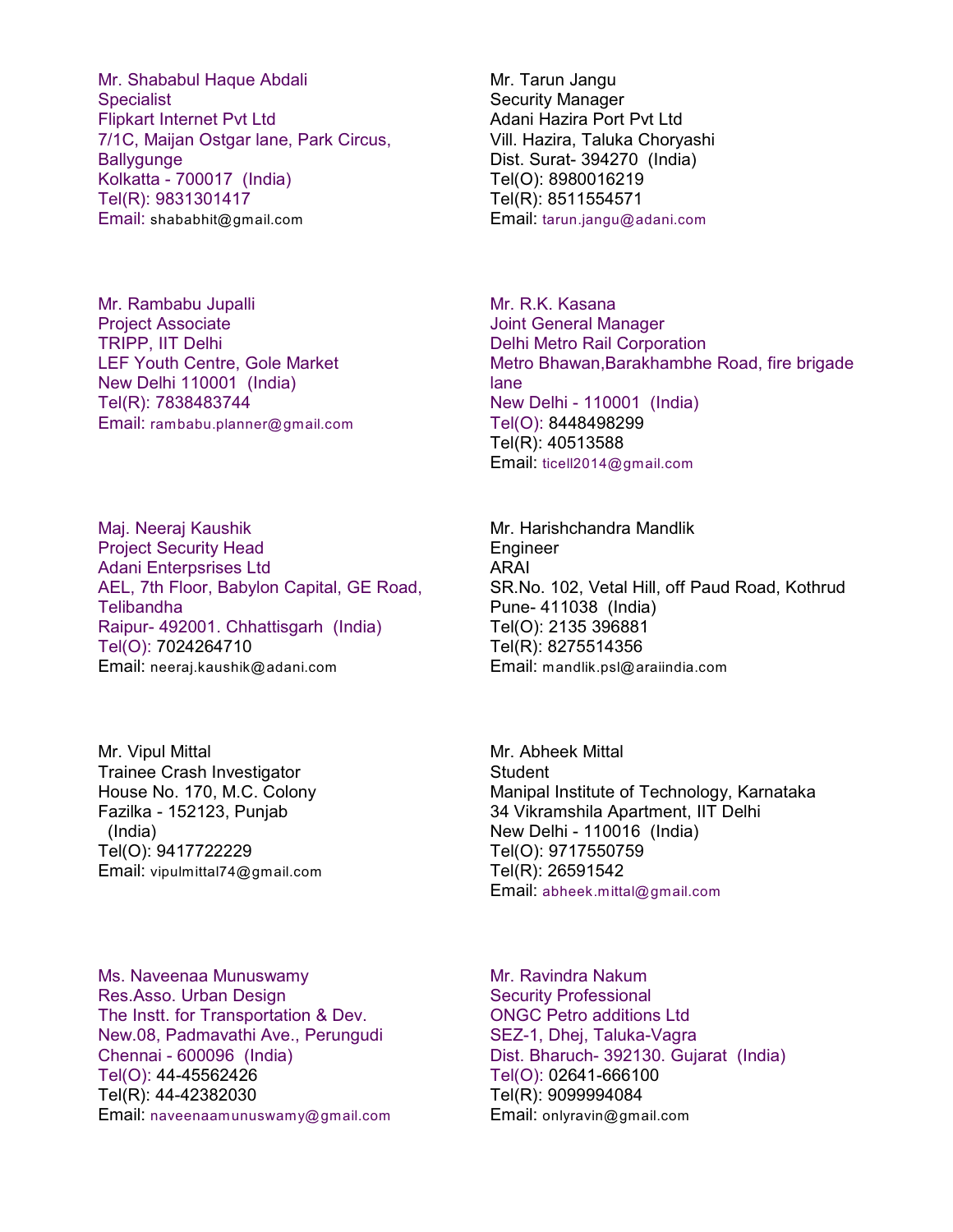Mr. Awais Nazir Malik Master's Scholar Geeta Engeering College GGI Campus, Naultha Panipat - 132017 (India) Tel(R): 8851401919 Email: awaismalik69@gmail.com

Mr. Sandipta Kumar Pal Senior Security Officer The Dhamra Port Co. Ltd. At. Dosinga, Mailn Gate Security Office, PO Dhamra Distt. Bhadrak - 756171 (India) Tel(O): 91-7064460079 Tel(R): 91-8984844754 Email: sandiptakumarpal@gmail.com

Mr. Gaurav Rajpurohit Asso. Manager- Security Adani Enterpsrises Ltd, 4th Floor, North Wing Adani Corporate House, SG Highway Ahmedabad- 382421 (India) Tel(R): 9725285200 Email: gaurav.rajpurohit@adani.com

Mr. Shashank Shekhar Assistant Manager Coperations Delhi Metro Rail Corporation A - 302, Metro Vihar Najafgarh New Delhi - 110043 (India) Tel(O): 7250894985 Email: safal1531994@gmail.com

Mr. Sanjay Kumar Nirmal Secretary General Indian Road Congress C-603, Dhauladhar Apts. Sect.-5, Dwarka New Delhi - 110075 (India) Tel(O): 26185303 Tel(R): 8376900507 Email: nirmalsanjay39@gmail.com

Mr. Parveen Pathak Joint General Manager Delhi Metro Rail Corporation C-2/14, Budh Vihar, Phase - I Delhi - 110086 (India) Tel(O): 27531540 Tel(R): 9810227537 Email: pk.pathak62@gmail.com

Mr. Bhuvneshwar S Rathore Dy. GM- security Adani Ports & SEZ Ltd Adani House, GF Kutch-370421 (India) Tel(O): 2838-2552843 Tel(R): 9833301343 Email: bhuvneshwar.rathore@adani.com

Mr. Lakshman Shiva **Engineer** ARAI SR.No. 102, Vetal Hill, off Paud Road, Kothrud Pune- 411038 (India) Tel(O): 2135 396884 Tel(R): 7795598674 Email: lakshman.psl@araiindia.com

Mr. Gurusewak Singh Road Safety Associate Nasscom Foundation VPO, Morjand Sikhan Nehra Mohalla, Hanumangarh - 335063 (India) Tel(R): 8847539305 Email: gurri2593@gmail.com

Mr. Puran Singh Manager - Security Adani port \$ SEZ LTD Adani House (ISCR), Mundra Kutch Kutch-370421 (India) Tel(R): 8980016220 Email: puran.rathore@adani.com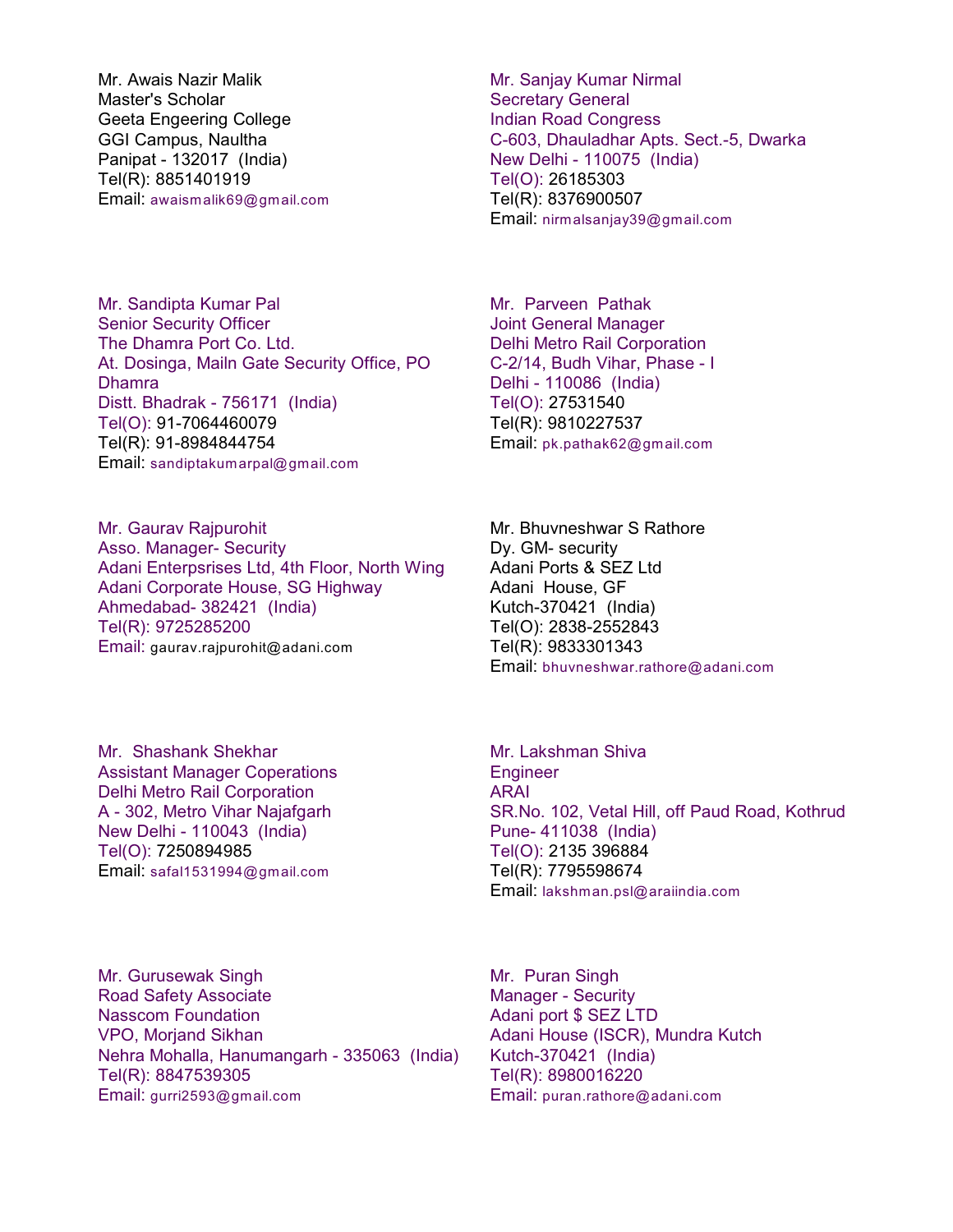Mr. Vijayinder Singh Security Manager ONGC Petro additions Ltd SEZ-1, Dahej, Taluka-Vagra Dist. Bharuch- 392130. Gujarat (India) Tel(O): 02641-666200 Tel(R): 9099901575 Email: vijayinder.singh@opalindia.in

Mr. Thanigaivel T Raja **Student** TRIPP, IIT Delhi SE-25, Girnar House, IIT Campus, Haus Khas New Delhi - 110061 (India) Tel(R): 8791657480 Email: thanigaivelraja201@gmail.com

Mr. Sumesh Assistant Manager Operations Delhi Metro Rail Corporation Metro Bhawan, Barakhamba Road, Fire Brigade Lane New Delhi - 110001 (India) Tel(O): 8448314433 Email: sumeshrao25@gmail.com

Mr. Saujanya Nepal Engineer Department of Roads, Government of Nepal Tokha - 7, Kathmandu (Nepal) Tel(O): 977-075520921 Tel(R): 977-9841607987 Email: saujanyanepal.dor@gmail.com

Mr. Siphesihle Bulose **Student** University of KwaZulu-Natal 238, Mazisi Kunene Rd., Glenwood Durban - 4041 (South Africa) Tel(O): 27-312602005 Tel(R): 27-829321861 Email: siphesihlemfanabls@gmail.com Dr. Ani Siram Road Safety Officer (TraumaCare) Road Safety Lead Agency Civil Sectt., Blk.-3, 4th Flr., Room No. 8 Itanagar- 791111, Government of Arunachal Pradesh (India) Tel(O): 9436043821 Tel(R): 0360-2215022 Email: anisiram@yahoo.co.in; siram416@gmail.com

Mr. Charanjeet Road Safety Engineer Office of the Traffic Advisor Punjab Punjab Police Complex, 2nd Floor, Sect.-61, Phase-7, Mohali - 160062 (India) Tel(O): 172-24066323 Tel(R): 9803755450 Email: spsparmar4@gmail.com

Mrs Katayon Katebsaber Expert of NCD Centre ofPrevention Management, MoH Snaat SQ, Eivanak Shargh St. Tehran - 14837-47837 (Iran) Tel(O): 98-2181454225 Tel(R): 98-2144142645 Email: katebsaber56@gmail.com

Dr. Shristi Nepal Department of Health Services Government of Nepal Tokha - 7, Kathmandu Beni - 33200 (Nepal) Tel(O): 97714261712 Tel(R): 9779841192330 Email: shristinepal04@gmail.com

Mr. Marcos Rodriguez-Millan Asso. Prof., Dept of Mechanical Engg. University Carlos III of Madrid Avda. Unviversidad 30, 28911 Leganes Madrid (Spain) Tel(O): 34-916245860 Tel(R): 34-659424872 Email: mrmillan@ing.uc3m.es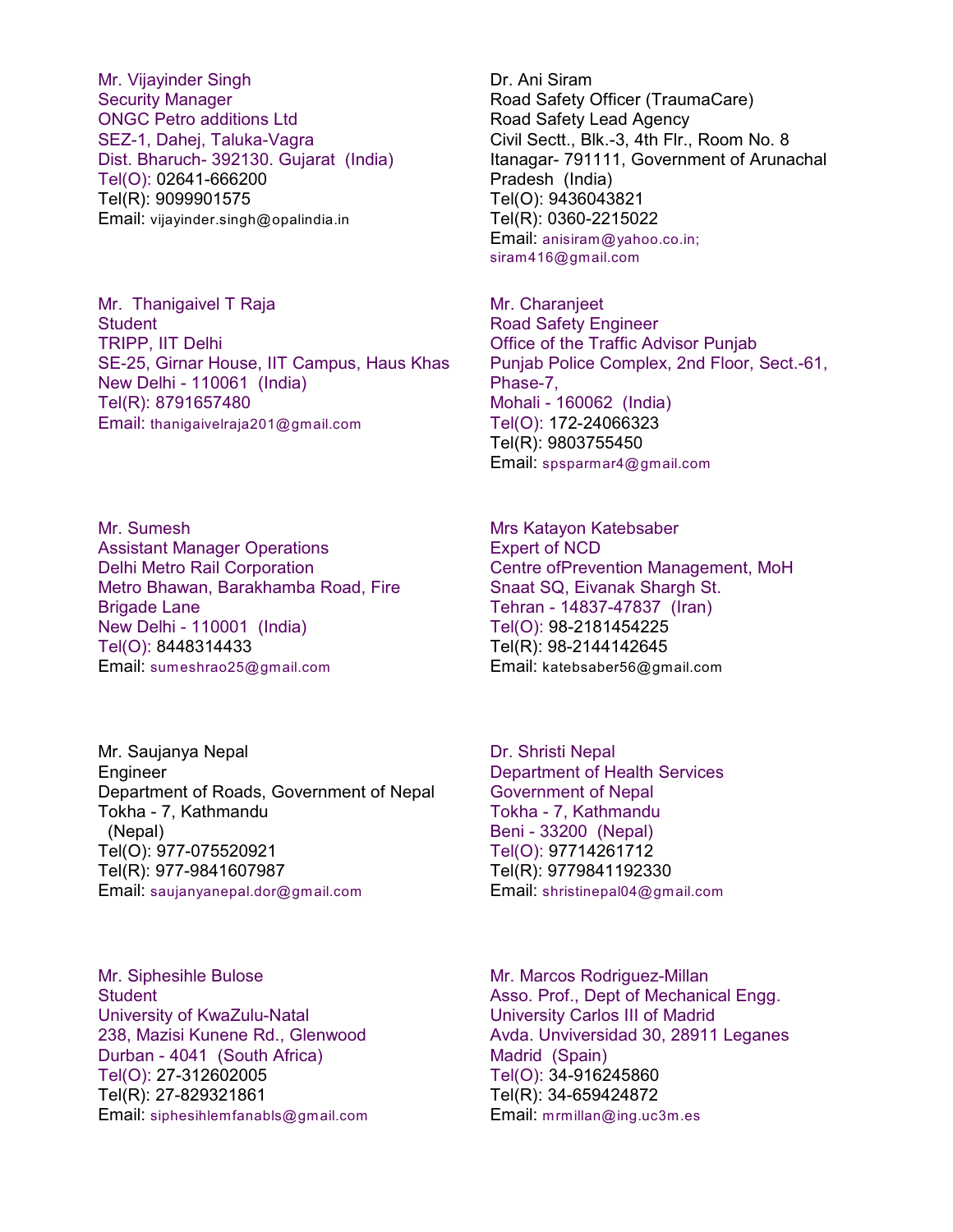Dr Wadiya Rallage S.S Dharmarathna Lecturer (Dept of Civil Eng) University of Peradeniya No. 05, Rasnagge watta, Pinnawala Rambukkana- 71100 (Sri Lanka) Tel(O): 94-812393531 Tel(R): 94-35 2264674; 94714343549 Email: samaldharmarathna@gmail.com

Ms. Tharuka Karunarathne Temp. Instructor University of Peradeniya U/11, National Housing Sch., Suduhumpola Kandy - 20000 (Sri Lanka) Tel(R): 94813824112 Email: tharukaakarunarathna@gmail.com

Mr. H.A.K.A.Indiks Hapugoda Director, Senior Superintendent of Police Traffic Admin & Road Safety Traffic HQ, 3rd Floor, Mihindu Mawatha Colombo-12 (Sri Lanka) Tel(O): 942324984 Tel(R): 94-718591967 Email: indikahapugoda67@gmail.com

Mr. Umesh Lowe Temporary Instructor (Dept of Civil Eng) University of Peradeniya 179/6, Gampola Road, Kadugannawa Kandy - 20400 (Sri Lanka) Tel(R): 94812066701 Email: umeshlowe@gmail.com

Mr. H.M. Duminda Nayanapriya Sub Inspector Sri Lanka Police Traffic HQ, 3rd Floor, Mihindu Mawatha Colombo-12 (Sri Lanka) Tel(R): 94-777166929 Email: duminda.no1@gmail.com

Mr. Amila Sandaruwan PG Student University of Peradeniya 293/1, Hansagiriwatte Road Gampaha- 11000 (Sri Lanka) Tel(R): 94332223920 Email: amilakanchana65@gmail.com

**Contact us**

Transportation Research and Injury Prev. Programme, Room MS 815 Main Building, Indian Institute of Technology Delhi Hauz Khas New Delhi-110016 (India) Ph: 011-26596361, 26596557 Telefax: 011-26858703 Email: trippiitd@gmail.com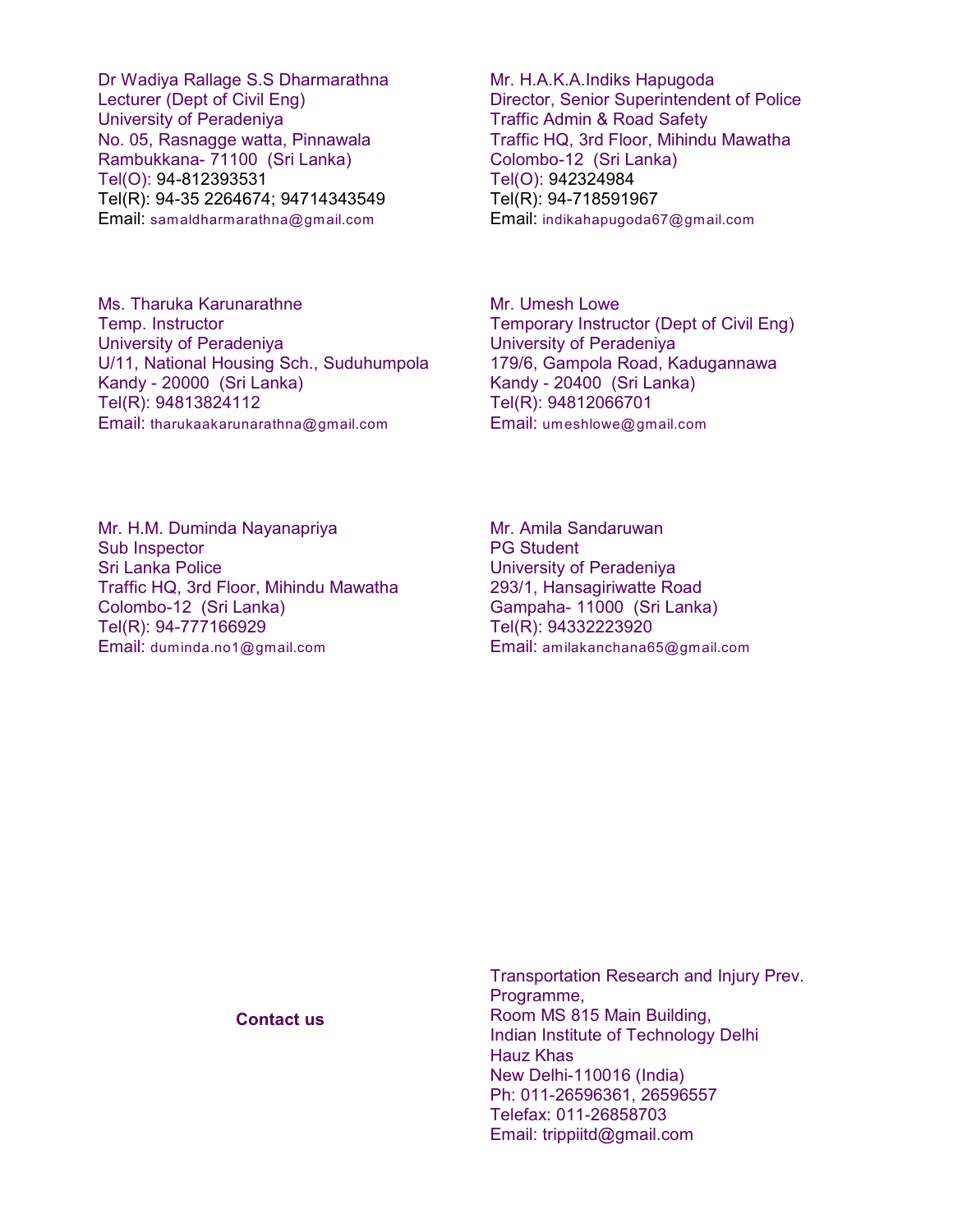## **List of Faculty**

Prof. Hermann Knoflacher Technical University of Vienna Res. Ctr. For Traffic Planning & Traffic Engg., IMAR, Gusshausstrasse 30/231, A-1040, Vienna (Austria) Phone: 43-1-58801 23123 Email: hermann.knoflacher@tuwien.ac.at

Prof. Shrikant . I Bangdiwala McMaster University Population Health Res. Instt. 237, Barton Street East Hamilton, ON, L8L2X2 (Canada) Phone: 1-919-2604545 Email: kant@unc.edu

Dr. Sylvain Lassarre Research Director IFSTTAR 23 rue Alfred Nobel, 77420 Champs Sur Marne (France) Phone: 331-47-407150 Other Phone: 331-45-080668 Email: lassarre@inrets.fr

Prof. Girish Agrawal Head Dept. of Civil Engg., Shiv Nadar University Greater Noida Gautam Budha Nagar-2013014. UP (India) Phone: 0120-2667796 Other Phone: 9818191395 Email: lawgir@gmail.com

Prof. Anoop Chawla Mechanical Engg Dept, Indian Institute of Technology Delhi, Haus Khas New Delhi - 110016 (India) Phone: 91-11-2659 1058 Email: achawla64@gmail.com

Prof. K.N. Jha Civil Engg. Dept., IIT Delhi, Haus Khas New Delhi-110016 (India) Phone: 91-11-26596255 Email: jhakneeraj@rediffmail.com

Prof. Puneet Mahajan Department of Applied Mechanics IIT Delhi, Haus Khas New Delhi-110016 (India) Phone: 91-11-26591129 Email: mahapun@gmail.com

Prof. Dinesh Mohan **TRIPP** Room MS 815, 7th Flr. Main Bldg., IIT Delhi, Haus Khas New Delhi-110016 (India) Phone: 91-11-2659 1147; 2659 6361 Email: dineshmohan@outlook.com

Prof. Sudipto Mukherjee Mechanical Engg Dept, IIT Delhi, Hauz Khas, New Delhi - 110016 (India) Phone: 91-11-2659 1138 Email: sudipto@mech.iitd.ac.in

Prof. Kalaga R. Rao Civil Engg. Dept., IIT Delhi, Haus Khas New Delhi-110016 (India) Phone: 91-11-26561235 Email: raokrch@gmail.com; rrkalaha@civil.iitd.ac.in

Prof. Sanjeev Sanghi Department of Applied Mechanics IIT Delhi, Hauz Khas, New Delhi - 110017 (India) Phone: 91-11-26591230 Email: sanghi@am.iitd.ac.in